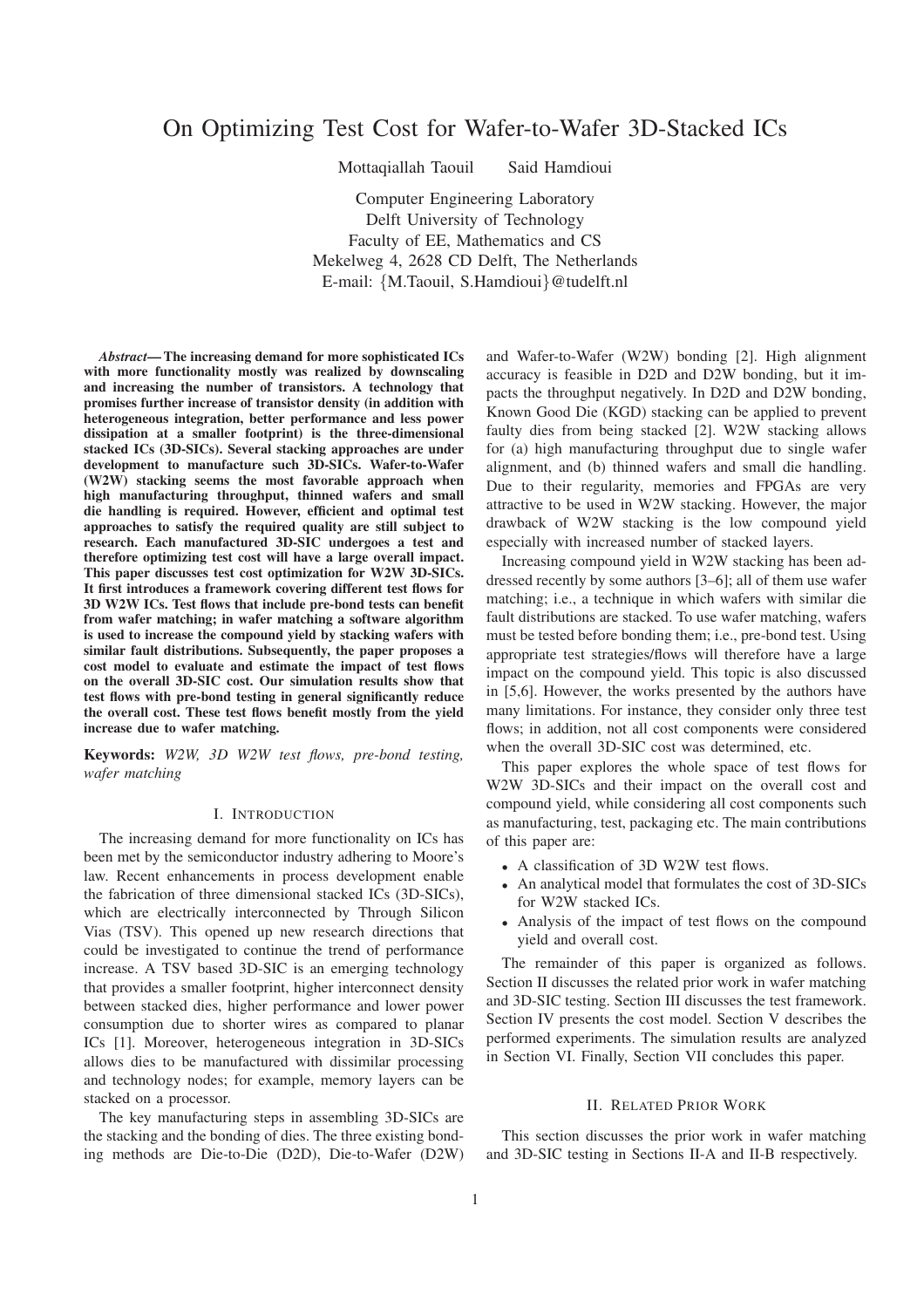

Fig. 1. Pre-bond tested wafer with good and bad dies.

### *A. Wafer matching*

Wafer matching is a technique to improve the compound yield by stacking wafers with the same or similar die fault distributions (fault maps). This technique has been addressed recently by some authors [3–6]; different wafer matching techniques have been introduced.

The authors in [3–5] use static repositories to perform the wafer matching, while in [6] the authors use running repositories. In [6], the authors consider different matching criteria as well. In a static repository, wafers are only replenished after the whole cassette is empty, while in a running repository selected wafers are immediately replenished. In addition, [4] uses the symmetrical structure of a wafer to increase the matching combination (by rotating wafers).

Wafer matching necessitates pre-bond tests to obtain the fault map distributions of the dies on the wafer. Figure 1 shows an example of a wafer with sixteen dies, where two dies have been identified faulty during pre-bond testing. After collecting several wafers of each layer of the stack in different repositories, matching between the repositories can take place.

The pre-bond test cost only pays off in case sufficient compound yield is realized. This yield improvement can be significant in case of a large stack size or low die yield [5]. However, this yield improvement decreases for higher die yield. For example, for a stack size of two layers with a die yield of 85% and 1278 dies per wafer, wafer matching is able to increase the compound yield from 72.3% (for random stacking) to 73.1% [6]. This dilemma motives us to analyze the cost trade-off between pre-bond test cost and yield increase for the different test flows.

## *B. Testing*

Optimizing test cost is a challenge that can significantly contribute to the overall cost reduction. Choosing an optimal and efficient test flow requires the analysis of all possible flows using an appropriate test cost model. Research on this topic is still in its infancy stage and very limited work is published [7–9]. In [7], the author considered a manufacturing cost model for 3D monolithic memory integrated circuits; cost improvement of 3D with respect to 2D (for different 3D stack sizes) was modeled. In [8], the authors developed a 3D-cost model to determine the optimal stack size for a given 3D-SICs circuit, where they restricted the variable parameters to only die yield and die size. In [9], the authors proposed a 3D cost model for Die-to-Wafer (D2W) and Wafer-to-Wafer (W2W) stacking. However, none of these published work is able to model the impact of the test cost



Fig. 2. 2D versus 3D D2W test flows

on the overall 3D-SIC cost since none of them considers the different test moments and test flows. In our previous work [10], a basic cost model considering the impact of different test flows on the overall 3D-SIC cost was presented. A refined version of such a model, where many limitation are addressed, is presented in [11]. However, both were limited to D2W stacking in which a freedom exist to perform Known Good Die (KGD) stacking.

## III. W2W TEST FRAMEWORK

In this section, we derive a test framework consisting of test flows for W2W stacked 3D-SICs. First, Section III-A describes the possible test moments in time. Thereafter, test flows are compiled into a framework in Section III-B by applying different tests at the considered test moments.

### *A. 3D Test Moments*

For conventional testing of 2D ICs, two types of tests can be defined (as shown in Figure 2(a)  $[12]$ ): a wafer test and a final test. A wafer test screens out faulty ICs prior to assembly and packaging in order to prevent unnecessary packaging costs, while a final test guarantees the quality of the packaged chip to reduce test escapes. A trade-off between the additional wafer test costs versus savings in packaging cost determines the applicability of this test. Furthermore, the test decision is based on the manufacturing yield and fault coverage. In case the yield is high enough, the test can be skipped or performed at low cost (i.e., low fault coverage).

For 3D SICs, additional tests -such as partial created stack tests- be defined. Figure 1(b) shows the natural test moments during the manufacturing of 3D-SICs. Four test moments can be distinguished in time, as depicted in Figure 2(b) and explained next.

- 1)  $T_{pr}: n$  pre-bond wafer tests, since there are n layers to be stacked.  $T_{pr}$  tests prevent faulty dies entering the stack. Two different types of test can be applied here. Traditional functionality of the chip can be tested for, but also preliminary TSV tests can be applied (in case of via-first [13]) as well.
- 2)  $T_{mi}: n-2$  mid-bond tests applicable for partial created stacks. In this case, either dies, interconnects formed by the TSVs between them, a combination of the former two or none of them can be tested. Good tested dies in the pre-bond test phase could get corrupted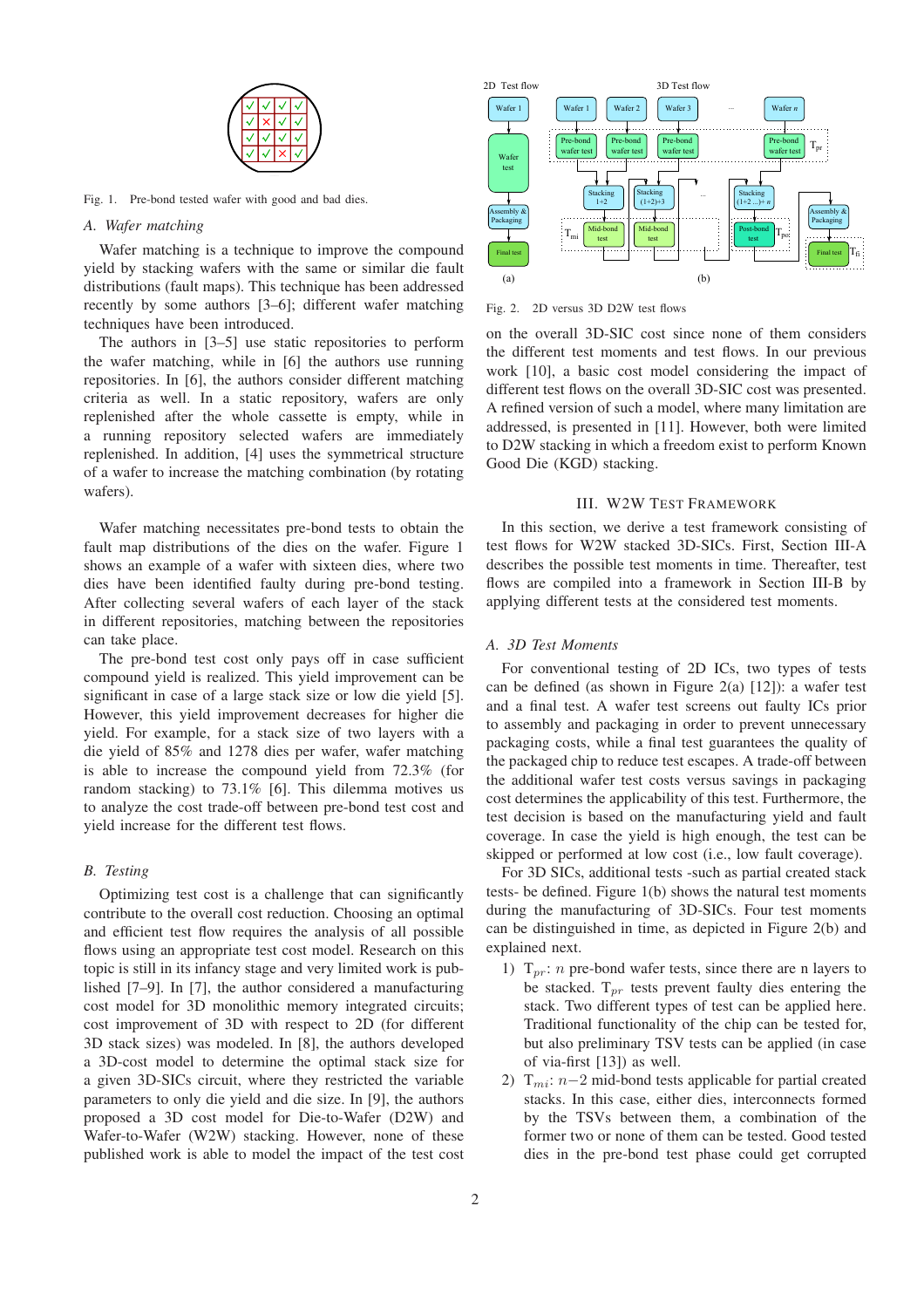TABLE I 3D TEST FLOWS

| Flow           | Pre-bond | Post-bond             | Final                 |
|----------------|----------|-----------------------|-----------------------|
| t1             |          |                       | int $\rightarrow$ die |
| t2a            |          | int                   | int $\rightarrow$ die |
| t2h            |          | die                   | int $\rightarrow$ die |
| 12c            |          | int $\rightarrow$ die | $int \rightarrow die$ |
| t <sup>3</sup> | yes      |                       | $int \rightarrow die$ |
| t4a            | yes      | int                   | int $\rightarrow$ die |
| t4b            | yes      | die                   | int $\rightarrow$ die |
| t4c            | yes      | int $\rightarrow$ die | int $\rightarrow$ die |

during the stacking process as a consequence of e.g., die thinning, and bonding [14].

- 3)  $T_{po}$ : one post-bond test. This test can be applied after the complete stack is formed. Analogous to wafer testing in the 2D test flow,  $T_{pr}$  can be applied to save unnecessary assembly and packaging costs. Here, both dies and interconnects between them can be tested for.
- 4)  $T_{fi}$ : one final test can be applied after assembly and packaging to ensure the required quality of the complete 3D-SIC. Other specific packaging related tests could be applied at this test moment as well.

Note that in total  $2 \cdot n$  different test moments can be identified versus 2 test moments for planar ICs. A 3D test flow can be defined as a combination of tests applied at the four test moments.

However, in this paper, mid-bond tests  $T_{mi}$  are ignored as dies are stacked based on the wafer level. Intermediate tests can not prevent faulty dies to be stacked as the case is for D2W stacking.

#### *B. W2W Testflows*

From the test moments of the previous section, 8 test flows are derived and depicted in Table I. The first column denotes the name of the particular test flow. The second column specifies whether a pre-bond test is performed or not. This pre-bond test consists of either a die, TSV or die and TSV test. The more sophisticated the pre-bond test, the more faulty dies can be identified. This increases the effectiveness of wafer matching at a higher test cost.

The third column presents the performed test during postbond. Here, the option exist to skip this test, or to test for interconnects, dies, or both of them. In case both interconnects and dies are tested, the symbol  $\rightarrow$  is used to denote the test sequence order, i.e., for int  $\rightarrow$  die interconnects are tested prior dies. We do no consider the die  $\rightarrow$  int for three reasons: (1) testing of dies is assumed to be much more expensive (more test vectors), (2) prior to test the dies in the 3D stack, interconnects that access that die must be tested, (3) to obtain a manageable space of test flows.

The last column of the table specifies the final test after IC packaging. The applied test in this stage determines the quality, test escapes of the product. We assume that a full test is performed in this final test phase.

# IV. COST MODEL

Obviously, in order to determine the most cost-effective test flow the test cost should be specified. However, this is



Fig. 3. Cost Model Interface.

by far not enough to produce a fair comparison of test flows. Other cost classes have to be specified as input requirements as they have a large impact on the overall cost as well. We consider three classes: manufacturing, test and packaging as depicted in Figure 3.

- Manufacturing cost: it covers two types of parameters and are related to cost and yield. The most obvious ones related to 3D are the die size/cost and stacking operation. The stack yield is determined by the yield of the dies that enter the stack, the yield of the interconnects between the dies and the yield of the stacking operation.
- Test cost: this is related to the required cost associated with (a) pre-bond test, (b) mid-bond test, (c) post-bond test and (d) final test as defined previously. A test consists of two parts, a test for interconnects between the stacked dies and the dies themselves. The vertical interconnects are new in the stack and testing them after stacking seems rational.
- Packaging cost: the assembly and packaging cost.

The parameters used to define these classes are described in Section V-A. In the remainder of this section we define the cost evaluation.

The cost per good 3D-SIC  $C_{GD}$  can be defined by:

$$
C_{GD} = \frac{\sum_{i=1}^{n} C_{die,i} + \sum_{i=1}^{n-1} C_{3D,i} + C_t + C_p}{Y_s}
$$
 (1)

Here,  $C_{die,i}$  represents the manufacturing cost of the die on layer  $i$ ; in total there are  $n$  stacked layers. The parameter  $C_{3D,i}$  denotes the stacking cost for a 3D-SIC. Note that an n-layered stack only requires n-1 stacking operations.  $C_t$ represents the test cost,  $C_p$  the packaging cost and  $Y_s$  is the overall stack yield per 3D-SIC.

Equation 1 can be written into:

$$
C_{GD} = \frac{n \cdot C_w + (n-1) \cdot \gamma \cdot C_w + r_p \cdot \beta \cdot C_w + C_t}{Y_s \cdot d} \tag{2}
$$

Here,  $\gamma = \frac{C_{3D}}{C_w}$  the ratio between the 3D stacking and wafer cost,  $\beta = \frac{C_p}{C}$  $\frac{C_p}{C_w}$  the ratio between packaging and the wafer cost. Here,  $C_w$  is the cost per wafer (we assume this is equal for each layer as in memories),  $r_p$  the fraction of 3D-SICs that are packaged per stacked wafer set,  $C_p$  the packaging cost per 3D-SIC,  $C_t$  the test cost. Finally,  $Y_s$  and d represent the overall yield of the 3D-SIC and the number of dies per wafer respectively.

# V. CASE-STUDY

# *A. Experiment setup*

*a) Manufacturing:* The manufacturing class includes parameters related to the manufacturing of 3D-SICs such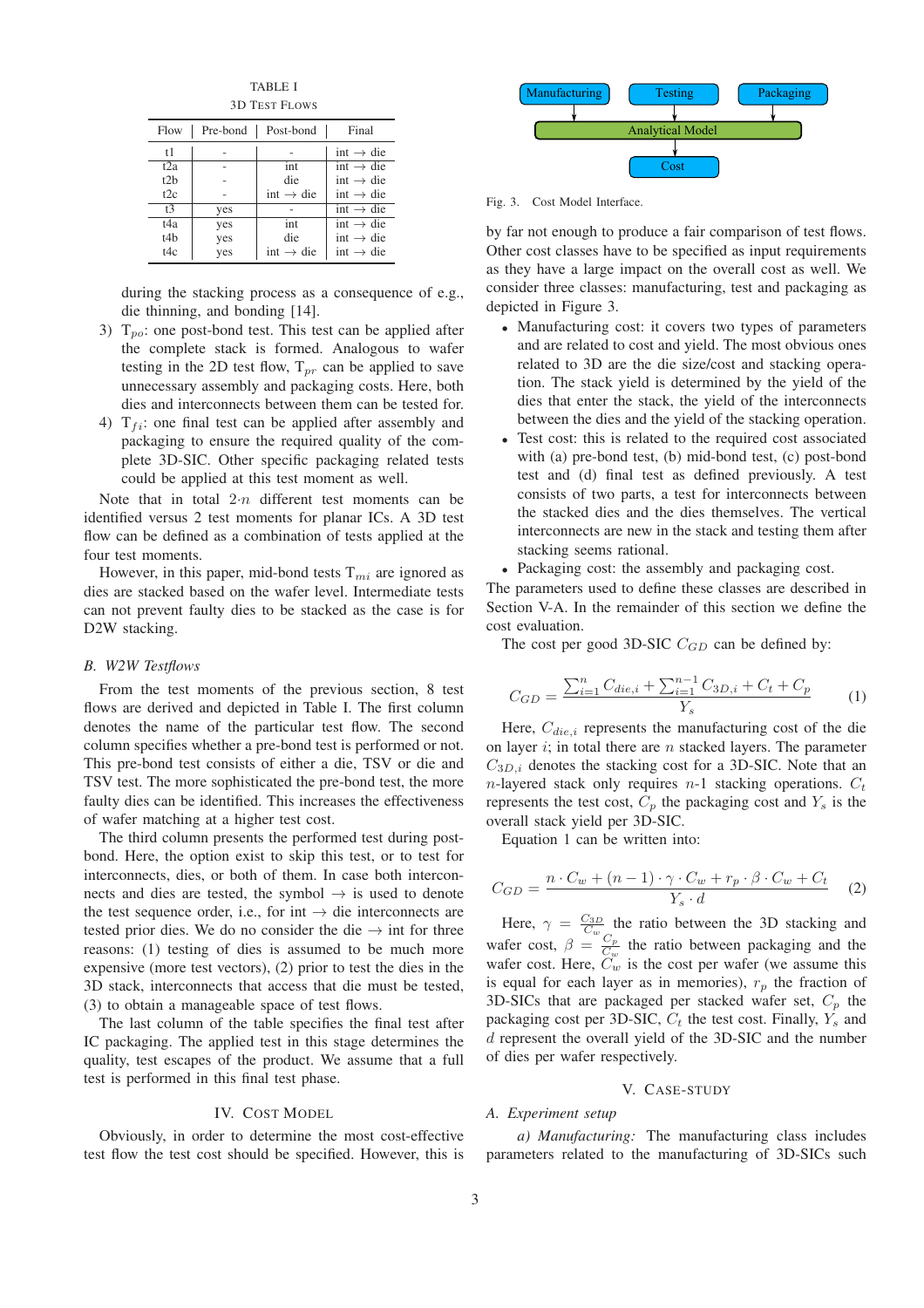as wafer cost, costs required for wafer processing, TSV fabrication and 3D stacking/bonding. However, it includes also parameters related to the die and stack yield.

For wafers and their processing, we used the cost models of [15] and [16]; the total price of a 300 mm wafer is estimated at approximately \$2779. The model in [15] considers a variety of costs, including installation, maintenance, lithography and material. For TSV fabrication, the work of EMC-3D consortium [17] is used; the cost to fabricate 5  $\mu$ m TSVs in a single wafer is assumed to be \$190 and these cost are additive to the wafer cost. We assume the cost of manufacturing TSVs to be 60% of the total 3D cost [18].

The die yield is based on the stacking process in [5], where a standard 300 mm diameter wafer is used with an edge clearance of 3 mm. The work assumes a defect density of  $d_0 = 0.5$  defects/ $cm^2$  and a defect clustering parameter  $\alpha = 0.5$ . With a die area  $A = 50$   $mm^2$ , the number of Gross Dies per Wafer (GDW) are estimated to be  $d=1278$  [19]. With the negative binomial formula for yield, a die yield of  $Y_D = (1 + \frac{A \cdot d_0}{\alpha})^{-\alpha} = 81.65\%$  is expected [20]. For the stack size we assume a default stack size  $n=2$ . The stacking yield is composed out of two parameters: the interconnect (TSV) yield  $Y_{INT}$  and the stacked-die yield  $Y_{SD}$ . In our simulations, the interconnect yield  $Y_{INT}$  is considered to be 97%. For the good dies that enter the stack, a small probability exists that they get corrupted during stacking; this is modeled by the stacked-die yield  $Y_{SD}$  and is assumed to be 99%, similar as in [5].

The compound yield of a 3D-SIC can be formulated as follows in case no wafer matching is used:

$$
Y_s = Y_D^n \cdot Y_{SD}^{(n-1)} \cdot Y_{INT}^{(n-1)}
$$
 (3)

In case wafer matching is used, this expression can formulated by

$$
Y_s = Y(n,k) \cdot Y_{SD}^{(n-1)} \cdot Y_{INT}^{(n-1)}
$$
 (4)

where  $Y(n, k)$  the compound yield of the dies after being matched using a repository with  $k$  wafers. In case the repository size is  $k=1$ ,  $Y(n,k) = Y_d^n$ .

*b) Test:* The test class consists of parameters that are related to the test cost of dies and interconnects in the stack and to the test flows.

To estimate the test cost per die, the model in [20] is used; it includes depreciation, maintenance and operating cost and assumes five ATE machines operating simultaneously. The derived test cost equals  $t_{die} = 3.82$  \$cent/second per die. Assuming a test time of 6 seconds per die, the test cost will be  $t_{int}$ =\$0.23 per die. To estimate the interconnect test cost, a ratio of 1:100 between the test time of dies and interconnects is assumed (as in [5]).

The cost related to each test flow depends on the number of tests that are performed. The test cost for each test flow is the sum of the test costs in the pre-bond  $(t_{pr})$ , in the postbond  $(t_{po})$  and final phase  $(t_{fi})$ , hence  $C_t = t_{pr} + t_{po} +$  $t_{fi}$ . Table II shows this cost. For example, in test flow t1a only a final test is applied. Here, all the interconnects are tested at a cost equal to  $n_i = (n-1) \cdot d \cdot t_{int}$ . After the

TABLE II TEST COST

| flow $t_{pr}$    |                | $t_{po}$                                                        | $t_{fi}$                                                                             |
|------------------|----------------|-----------------------------------------------------------------|--------------------------------------------------------------------------------------|
| tla              |                |                                                                 | $n_i + Y_{INT}^{(n-1)} \cdot n_d$                                                    |
| t <sub>2</sub> a | $\overline{a}$ | $n_i$                                                           | $Y^{(n-1)}_{INT} \cdot (n_i + n_d)$                                                  |
| t <sub>2</sub> b | $\overline{a}$ | $n_d$                                                           | $Y_D^n \cdot Y_{SD}^{(n-1)} \cdot \left\{ n_i + Y_{INT}^{(n-1)} \cdot n_d \right\}$  |
| t2c              |                | $n_i + Y_{INT}^{(n-1)} \cdot n_d$                               | $Y_D^n \cdot Y_{SD}^{(n-1)} \cdot Y_{INT}^{(n-1)} \cdot \{n_i + n_d\}$               |
| t3a              | $n_d$          |                                                                 | $Y(n,k) \cdot \left\{ n_i + Y_{INT}^{(n-1)} \cdot n_d \right\}$                      |
| t4a              | $n_d$          | $Y(n,k) \cdot n_i$                                              | $Y(n,k) \cdot Y_{INT}^{(n-1)} \cdot (n_i + n_d)$                                     |
| t4b              | $n_d$          | $Y(n,k) \cdot n_d$                                              | $Y(n,k) \cdot Y_{SD}^{(n-1)} \cdot \left\{ n_i + Y_{INT}^{(n-1)} \cdot n_d \right\}$ |
| t4c              | $n_d$          | $Y(n,k) \cdot \left\{ n_i + Y_{INT}^{(n-1)} \cdot n_d \right\}$ | $Y(n,k) \cdot Y_{SD}^{(n-1)} \cdot Y_{INT}^{(n-1)} \cdot \{n_i + n_d\}$              |

| PACKAGING COST |  |
|----------------|--|
|----------------|--|

| Test flow        | Pre-bond | Post-bond   | $r_p$                                                                                                                                           |
|------------------|----------|-------------|-------------------------------------------------------------------------------------------------------------------------------------------------|
| t1a              | no       | no          |                                                                                                                                                 |
| t <sub>2</sub> a | no       | int         | $Y_{INT}^{(n-1)}$                                                                                                                               |
| t2h              | no       | die         | $\begin{array}{c} Y_D^{n+Y_{SD}^{(n-1)}} \\ Y_D^{n} \cdot Y_{SD}^{(n-1)} \\ Y_D^{n} \cdot Y_{SD}^{(n-1)} \cdot Y_{SLO}^{(n-1)} \end{array}$     |
| t2c              | no       | $int + die$ |                                                                                                                                                 |
| t3a              | yes      | no          | Y(n,k)                                                                                                                                          |
| t4a              | yes      | int         |                                                                                                                                                 |
| t4b              | yes      | die         |                                                                                                                                                 |
| t4c              | yes      | $int + die$ | $\begin{array}{c} Y(n,k) \cdot Y_{INT}^{(n-1)} \\ Y(n,k) \cdot Y_{SD}^{(n-1)} \\ Y(n,k) \cdot Y_{SD}^{(n-1)} \cdot Y_{INT}^{(n-1)} \end{array}$ |

interconnects are tested, only the non-faulty dies are further tested at a cost equal to  $Y_{INT}^{(n-1)} \cdot n_d$ . Here,  $n_d = n \cdot d \cdot t_{die}$ presents the test cost for all the dies. As a second example, consider the test flow t3a that contains a pre-bond test. All dies are tested at a cost of  $n_d$  in this phase. Due to wafer matching, it already know that the yield of the dies that enter the stack equals  $Y(n, k)$ . Therefore, in the final test stage only the interconnects of the good stacks have to be tested at a cost  $Y(n, k) \cdot n_i$ . After new faulty interconnects have been detected the cost to test the remain dies equals  $Y(n, k)$ .  $Y_{INT}^{(n-1)} \cdot n_d.$ 

*c) Packaging:* The packaging cost forms a significant fraction of the overall cost and depends on the used technique [21]. In this paper, we assume the packaging cost to be 50% of the wafer cost. The overall packaging cost depends on the number of packaged ICs which depends on the selected test flow. For example, in test flow t1a where only a final test is applied, all ICs are packaged (i.e., the packaging ratio  $r_p=1$ ). Table III summarizes the packaging ratios of each test flow. The table consists of 3 columns; the first column depicts the test flow, the second column shows whether it is pre-bond tested or not, and the last column contains the ratio of packaged 3D-SICs. The ratio of packaged 3D-SICs depends on both the yield and the applied test. For example, test flow t3a contains a pre-bond test and a final test. The yield of the dies that enter the stack equals  $Y(n, k)$  after applying wafer matching and thus some of the faulty stacks are known at this time. Since no other tests are performed only the fraction of 3D-SICs that are considered good are packaged (i.e.,  $Y(n, k)$ ). If for example also an interconnect test is performed in the post-bond test (test flow t4a), then 3D-SICs with faulty interconnects can also be detected and prevented from being packaged, leading to a packaging ratio of  $Y(n, k) \cdot Y_{INT}^{(n-1)}$ .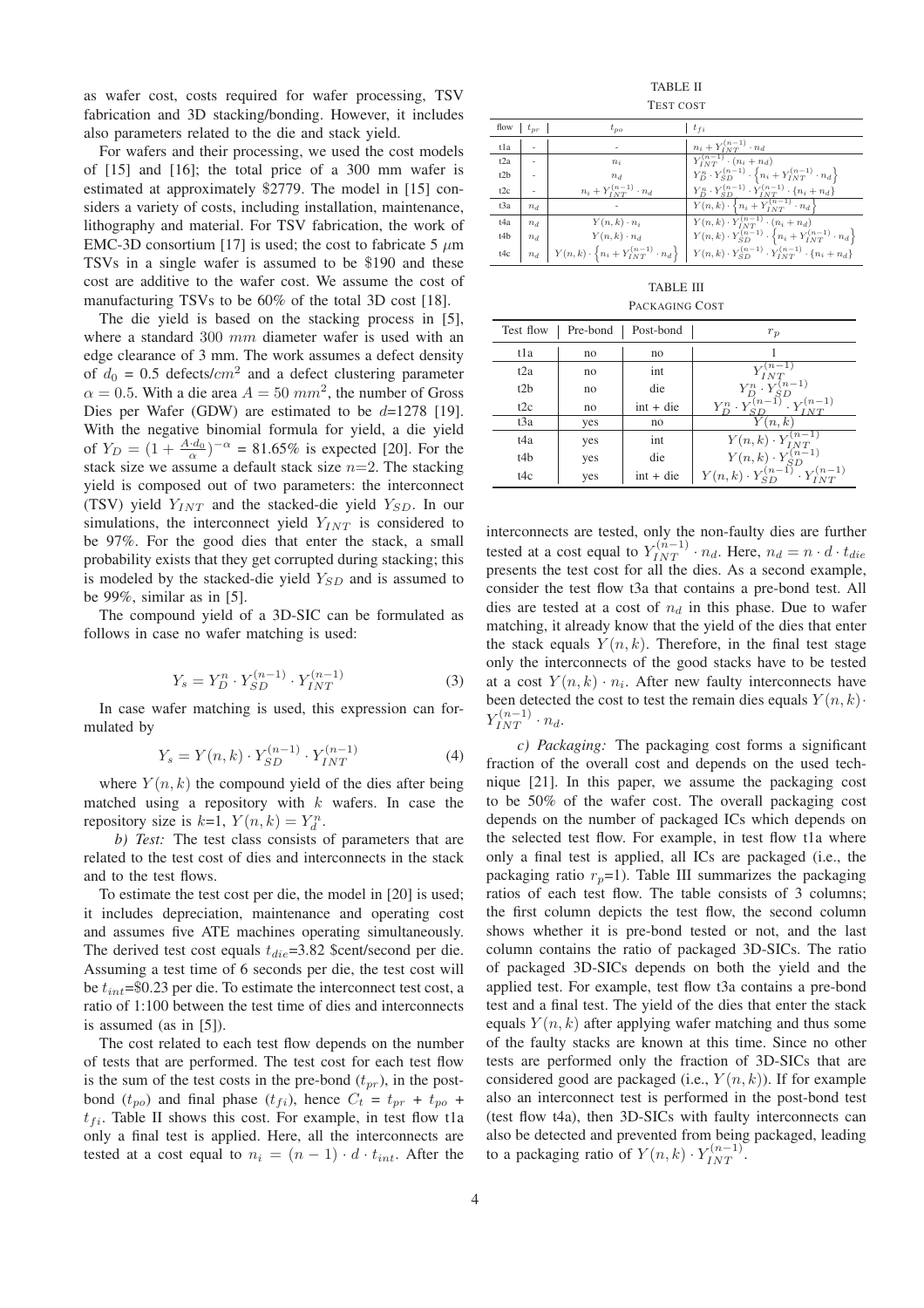

Fig. 4. Normalized 3D cost versus stack size.

#### *B. Experiments*

In this subsection, we describe the experiments performed using the test flows of Table I and there cost calculation calculation of Section IV. The parameters considered so far are the default values for each experiment. In addition, the following experiments have been conducted:

- 1) **Impact of stack size:** In this experiment, the impact of different test flows will be investigated while considering different stack sizes  $2 \leq n \leq 6$ . Table IV shows the stack yield belonging to this stack size with and without wafer matching [6]. These yields do not include the stacked-die and interconnect yield.
- 2) **Impact of die yield:** A similar experiment as the previous one, but now by having a fixed stack size of  $n=2$ , and variable die yield  $Y_D$ : 60%≤ $Y_D \le 90\%$
- 3) **Impact of stacking yield:** In this case, the default process parameters are used (e.g.,  $n=2$ ,  $Y_D=81.65\%$ , etc.), but the stacking yield is varied; this yield consists of interconnect yield  $Y_{INT}$  and stacked-die yield  $Y_{SD}$ :  $91\% \leq Y_{INT}$ ,  $Y_{SD} \leq 99\%$
- 4) **Impact of packaging cost:** To simulate a different packaging cost we consider  $0.2 \le \beta \le 0.8$ , while fixing all the other parameters to their default values.

The results of the experiments are described in the next section.

### VI. SIMULATION RESULTS

In this section, the simulation results are presented. The impact of different test flows are analyzed for each experiment.

# *A. Impact of stack size*

Figure 4 depicts the relative overall 3D-SIC cost of the test flows for a stack size between  $2 \le n \le 6$ . Here, the 3D cost for each test flow is normalized to the 3D cost of TF1 for each stack size. The following conclusions can be drawn from the figure:



Fig. 5. Normalized 3D cost versus die yield.

- Test flows with pre-bond tests (e.g., t3a and t4a) can reduce the overall cost. The larger  $n$ , the larger this reduction.
- Test flow t4a is the most cost-effective test flow irrespective of *n*.
- Test flows t2a, t2b, t2c have a marginal impact on the cost reduction irrespective of  $n$ . The difference with the remaining test flows is due to the yield increase achieved by wafer matching (see Table IV).
- Re-testing dies in the post-bond phase for t4b and t4c only adds to the cost when compared to t4a. Due to a high stacking yield, re-testing of dies is not beneficial.

### *B. Impact of die yield*

Figure 5 depicts the relative 3D cost of the test flows with a die yield varying between  $50\% \le Y_D \le 90\%$  for the default parameters. Here, the 3D cost for each test flow is normalized to the 3D cost of TF1. From the figure we conclude the following.

- Test flows with pre-bond tests significantly reduce the overall cost for die yields lower than 90%. The lower the die yield the larger the reduction (except for t2a since this test flow does not test for dies during the pre-bond and post-bond phase).
- Test flow t2a has a marginal impact on the cost, irrespective of the die yield. This is not the case for t2b and t2c, as they both test for dies in the post-bond phase. The lower the die yield, the more faulty ICs are detected prior to packaging.
- Similar conclusions can be drawn as those from Figure 4 for the test flows enabled with pre-bond testing. Applying a pre-bond test (thus wafer matching), and testing only for the interconnects during the post-bond phase results in most cases into the overall lowest cost.

# *C. Impact of stacking yield*

The stacking yield consists of the interconnect yield and stacked die yield. Due to space shortage only the results of the stacked die yield experiment are shown.

Figure 6 depicts this experiment and shows the overall 3D cost versus stacked die yield for the test flows. The 3D cost of the flows are normalized to the cost of TF1 for each stacking yield.